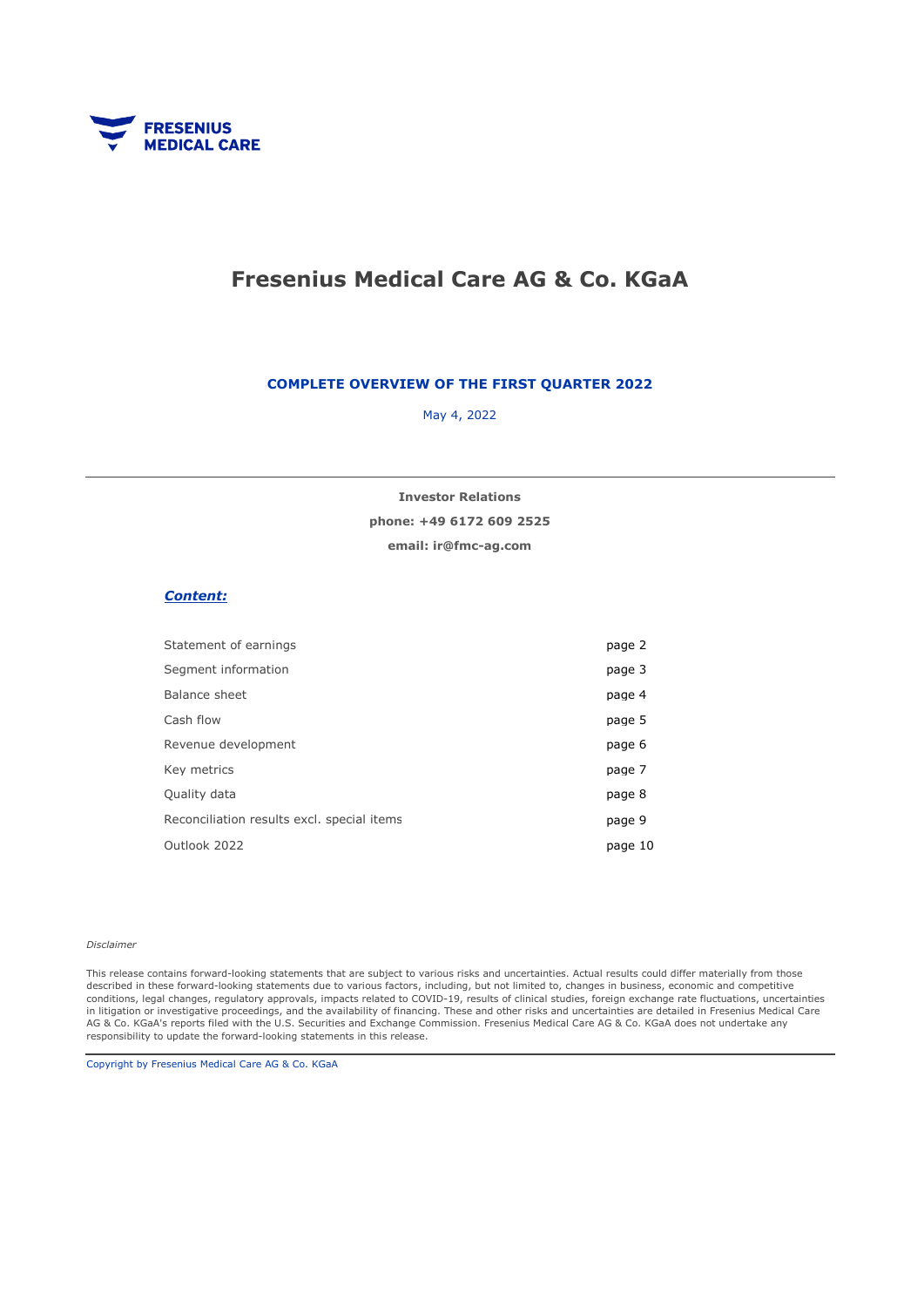<span id="page-1-0"></span>

### Statement of earnings

in € million, except share data, unaudited

Three months ended March 31

|                                                              | 2022        | 2021        | Change   | Change<br>at cc |
|--------------------------------------------------------------|-------------|-------------|----------|-----------------|
|                                                              |             |             |          |                 |
| <b>Health Care Services</b>                                  | 3,607       | 3,325       | 8.5%     | 2.6%            |
| <b>Health Care Products</b>                                  | 941         | 885         | 6.4%     | 3.3%            |
| <b>Total revenue</b>                                         | 4,548       | 4,210       | 8.0%     | 2.7%            |
|                                                              |             |             |          |                 |
| Costs of revenue                                             | 3,290       | 3,003       | 9.5%     | 4.1%            |
| Gross profit                                                 | 1,258       | 1,207       | 4.3%     | $-0.6%$         |
| Selling, general and administrative                          | 870         | 712         | 22.4%    | 16.8%           |
| Research and development                                     | 50          | 49          | 2.1%     | $-0.9%$         |
| Income from equity method investees                          | (10)        | (28)        | $-62.2%$ | $-62.0%$        |
| <b>Operating income</b>                                      | 348         | 474         | $-26.7%$ | $-30.2%$        |
| Operating income margin                                      | 7.6%        | 11.3%       |          |                 |
|                                                              |             |             |          |                 |
| Interest income                                              | (14)        | (15)        | $-7.5%$  | $-7.2%$         |
| Interest expense                                             | 83          | 91          | $-8.9%$  | $-13.1%$        |
| Interest expense, net                                        | 69          | 76          | $-9.2%$  | $-14.3%$        |
| <b>Income before taxes</b>                                   | 279         | 398         | $-30.0%$ | $-33.2%$        |
| Income tax expense                                           | 67          | 94          | $-28.9%$ | $-31.7%$        |
| <b>Net income</b>                                            | 212         | 304         | $-30.4%$ | $-33.7%$        |
| Net income attributable to noncontrolling interests          | 55          | 55          | $-1.7%$  | $-8.4%$         |
| Net income attributable to shareholders of FMC-AG & Co. KGaA | 157         | 249         | $-36.8%$ | $-39.3%$        |
|                                                              |             |             |          |                 |
| <b>Operating income</b>                                      | 348         | 474         | $-26.7%$ | $-30.2%$        |
| Depreciation, amortization and impairment loss               | 419         | 388         | 7.9%     | 2.5%            |
| <b>EBITDA</b>                                                | 767         | 862         | $-11.1%$ | $-15.5%$        |
| <b>EBITDA</b> margin                                         | 16.9%       | 20.5%       |          |                 |
| Weighted average number of shares                            | 293,007,109 | 292,878,085 |          |                 |
|                                                              |             |             |          |                 |
| <b>Basic earnings per share</b>                              | €0.54       | €0.85       | $-36.8%$ | $-39.4%$        |
| <b>Basic earnings per ADS</b>                                | €0.27       | €0.42       | $-36.8%$ | $-39.4%$        |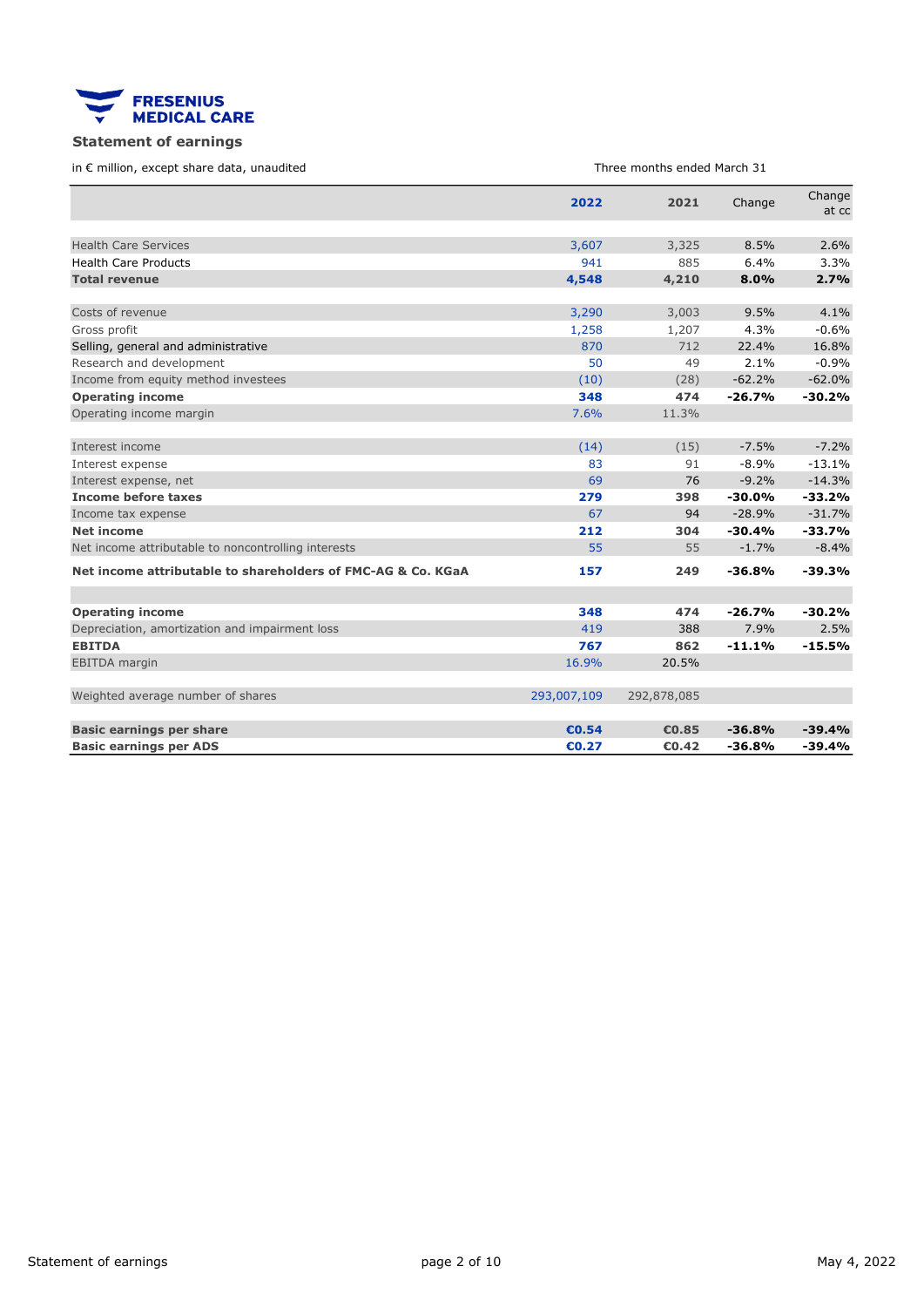<span id="page-2-0"></span>

#### Segment information

| unaudited                                             | Three months ended March 31 |         |          |                 |  |  |  |
|-------------------------------------------------------|-----------------------------|---------|----------|-----------------|--|--|--|
|                                                       | 2022                        | 2021    | Change   | Change<br>at cc |  |  |  |
| <b>Total</b>                                          |                             |         |          |                 |  |  |  |
| Revenue in € million                                  | 4,548                       | 4,210   | 8.0%     | 2.7%            |  |  |  |
| Operating income in € million                         | 348                         | 474     | $-26.7%$ | $-30.2%$        |  |  |  |
| Operating income margin                               | 7.6%                        | 11.3%   |          |                 |  |  |  |
| Days sales outstanding (DSO)                          | 69                          | 60      |          |                 |  |  |  |
| Employees (full-time equivalents)                     | 122,635                     | 124,995 |          |                 |  |  |  |
| <b>North America</b>                                  |                             |         |          |                 |  |  |  |
| Revenue in $\epsilon$ million                         | 3,171                       | 2,899   | 9.4%     | 1.8%            |  |  |  |
| Operating income in $\epsilon$ million                | 304                         | 399     | $-23.7%$ | $-28.7%$        |  |  |  |
| Operating income margin                               | 9.6%                        | 13.7%   |          |                 |  |  |  |
| Days sales outstanding (DSO)                          | 58                          | 43      |          |                 |  |  |  |
| <b>EMEA</b>                                           |                             |         |          |                 |  |  |  |
| Revenue in $\epsilon$ million                         | 674                         | 670     | 0.7%     | 2.6%            |  |  |  |
| Operating income in $\epsilon$ million                | 61                          | 80      | $-23.3%$ | $-18.8%$        |  |  |  |
| Operating income margin                               | 9.1%                        | 11.9%   |          |                 |  |  |  |
| Days sales outstanding (DSO)                          | 84                          | 85      |          |                 |  |  |  |
| Asia-Pacific                                          |                             |         |          |                 |  |  |  |
| Revenue in $\epsilon$ million                         | 507                         | 471     | 7.6%     | 4.1%            |  |  |  |
| Operating income in € million                         | 99                          | 85      | 15.9%    | 14.1%           |  |  |  |
| Operating income margin                               | 19.5%                       | 18.1%   |          |                 |  |  |  |
| Days sales outstanding (DSO)                          | 95                          | 102     |          |                 |  |  |  |
|                                                       |                             |         |          |                 |  |  |  |
| <b>Latin America</b><br>Revenue in $\epsilon$ million | 183                         | 159     | 15.4%    | 15.3%           |  |  |  |
| Operating income in € million                         | 11                          | 7       | 67.7%    | 50.8%           |  |  |  |
| Operating income margin                               | 6.1%                        | 4.2%    |          |                 |  |  |  |
| Days sales outstanding (DSO)                          | 126                         | 128     |          |                 |  |  |  |
|                                                       |                             |         |          |                 |  |  |  |
| Corporate                                             |                             |         |          |                 |  |  |  |
| Revenue in $\epsilon$ million                         | 13                          | 11      | 12.0%    | 7.5%            |  |  |  |
| Operating income in $\epsilon$ million                | (127)                       | (97)    | 32.7%    | 30.2%           |  |  |  |

cc = constant currency. Changes in revenue, operating income, net income attributable to shareholders of FMC-AG & Co. KGaA and other items include the impact of changes in foreign currency exchange rates. We calculate these non-IFRS financial measures at constant exchange rates to show changes in our revenue, operating income, net income attributable to shareholders of FMC-AG & Co. KGaA and other items without giving effect to period-to-period currency fluctuations. Under IFRS, amounts received in local (non-euro) currency are translated into euro at the average exchange rate for the period presented. Once we translate the local currency for the constant currency, we then calculate the change, as a percentage, of the current period using the prior period exchange rates versus the prior period. The single quarter results are calculated as the variance between the current year-to-date results less the preceding quarter's year-to-date which makes the single quarter subject to further foreign exchange fluctuation. This resulting percentage is a non-IFRS measure referring to a change as a percentage at constant currency. These currency-adjusted financial measures are identifiable by the designated term "Constant Currency".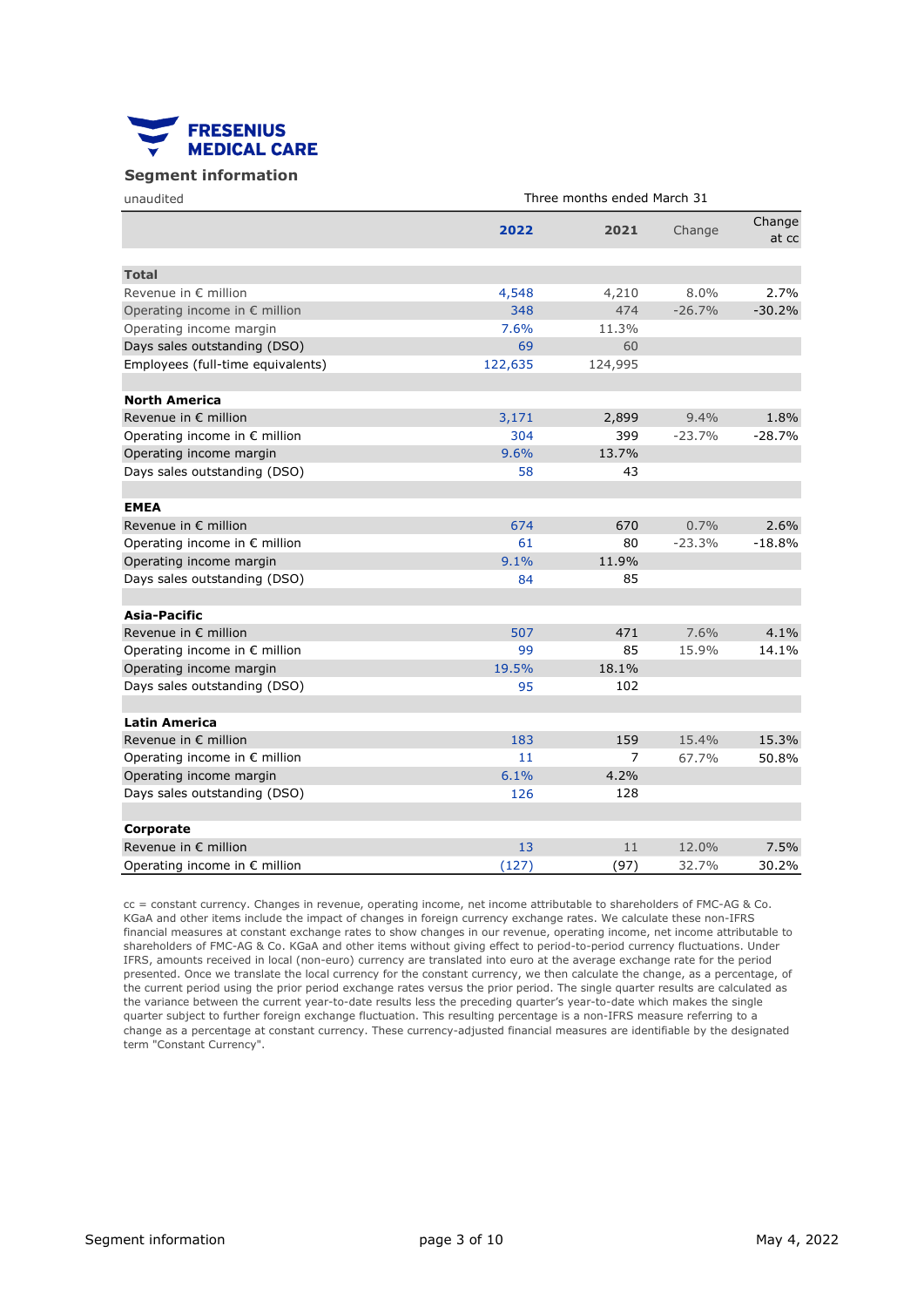<span id="page-3-0"></span>

#### Balance sheet

| in € million, except for net leverage ratio, unaudited         | March 31 | December 31 |
|----------------------------------------------------------------|----------|-------------|
|                                                                | 2022     | 2021        |
|                                                                |          |             |
| <b>Assets</b>                                                  |          |             |
| Current assets                                                 | 8,039    | 7,967       |
| Goodwill and intangible assets                                 | 16,109   | 15,821      |
| Right of use assets                                            | 4,274    | 4,316       |
| Other non-current assets                                       | 6,302    | 6,263       |
| <b>Total assets</b>                                            | 34,724   | 34,367      |
|                                                                |          |             |
| <b>Liabilities and equity</b>                                  |          |             |
| Current liabilities                                            | 6,377    | 7,258       |
| Non-current liabilities                                        | 13,808   | 13,130      |
| Total equity                                                   | 14,539   | 13,979      |
| <b>Total liabilities and equity</b>                            | 34,724   | 34,367      |
|                                                                |          |             |
| <b>Equity/assets ratio</b>                                     | 42%      | 41%         |
|                                                                |          |             |
|                                                                |          |             |
| <b>Debt and lease liabilities</b>                              |          |             |
| Short-term debt from unrelated parties                         | 970      | 1,178       |
| Short-term debt from related parties                           | 145      | 78          |
| Current portion of long-term debt                              | 59       | 668         |
| Current portion of lease liabilities from unrelated parties    | 650      | 640         |
| Current portion of lease liabilities from related parties      | 22       | 21          |
| Long-term debt, less current portion                           | 7,452    | 6,647       |
| Lease liabilities from unrelated parties, less current portion | 3,951    | 3,990       |
| Lease liabilities from related parties, less current portion   | 94       | 98          |
| <b>Total debt and lease liabilities</b>                        | 13,343   | 13,320      |
| Minus: Cash and cash equivalents                               | (1, 173) | (1, 482)    |
| <b>Total net debt and lease liabilities</b>                    | 12,170   | 11,838      |
|                                                                |          |             |

| Reconciliation of annualized adjusted EBITDA and net leverage ratio to<br>the most directly comparable IFRS financial measures |       |       |
|--------------------------------------------------------------------------------------------------------------------------------|-------|-------|
| Net income                                                                                                                     | 1,127 | 1,219 |
| Income tax expense                                                                                                             | 326   | 353   |
| Interest income                                                                                                                | (72)  | (73)  |
| Interest expense                                                                                                               | 345   | 353   |
| Depreciation and amortization                                                                                                  | 1,611 | 1,586 |
| Adjustments $1$                                                                                                                | 173   | 125   |
| <b>Annualized adjusted EBITDA</b>                                                                                              | 3,510 | 3,563 |
|                                                                                                                                |       |       |
| Net leverage ratio                                                                                                             | 3.5   | 3.3   |

<sup>1</sup> Acquisitions and divestitures made for the last twelve months with a purchase price above a  $\epsilon$ 50 M threshold as defined in the Syndicated Credit Facility (2022: €9 M; 2021: €13 M), non-cash charges, primarily related to pension expense (2022: €50 M; 2021: €49 M), impairment loss (2022: €43 M; 2021: €38 M), as well as costs related to the FME25 Program (2022: € 50M; 2021: €25 M) and the impacts related to the War in Ukraine (2022: €21 M).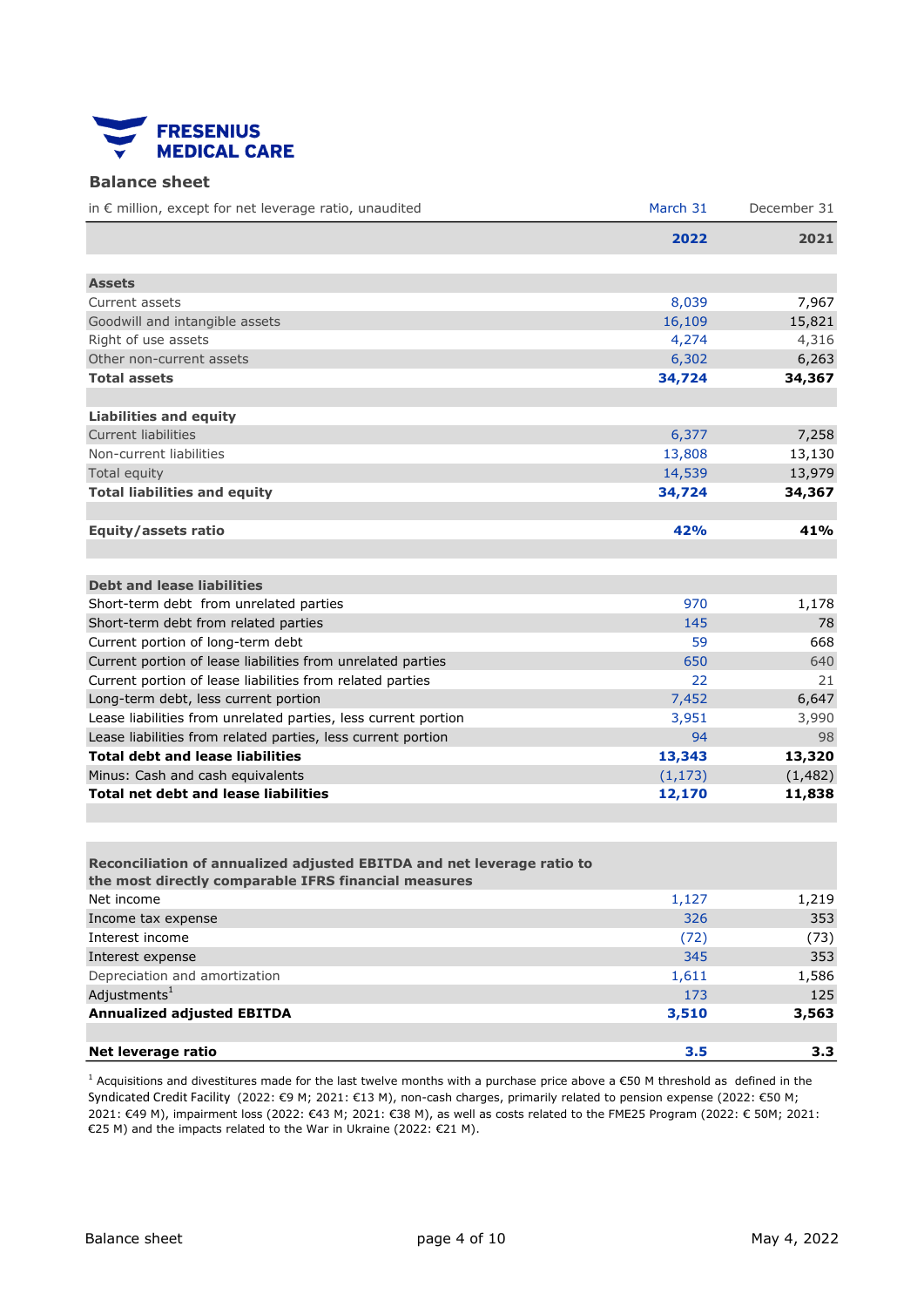<span id="page-4-0"></span>

## Cash flow statement

| in $\epsilon$ million, unaudited                                                          | Three months ended March 31 |         |  |
|-------------------------------------------------------------------------------------------|-----------------------------|---------|--|
|                                                                                           | 2022                        | 2021    |  |
| <b>Operating activities</b>                                                               |                             |         |  |
| Net income                                                                                | 212                         | 304     |  |
| Depreciation / amortization / impairment loss                                             | 419                         | 388     |  |
| Change in working capital and other non-cash items                                        | (472)                       | (484)   |  |
| Net cash provided by (used in) operating activities                                       | 159                         | 208     |  |
| In percent of revenue                                                                     | 3.5%                        | 4.9%    |  |
| <b>Investing activities</b>                                                               |                             |         |  |
| Purchases of property, plant and equipment and capitalized development costs              | (162)                       | (184)   |  |
| Proceeds from sale of property, plant and equipment                                       | 2                           | 5       |  |
| Capital expenditures, net                                                                 | (160)                       | (179)   |  |
| <b>Free cash flow</b>                                                                     | (1)                         | 29      |  |
| In percent of revenue                                                                     | $0.0\%$                     | $0.7\%$ |  |
| Acquisitions and investments, net of cash acquired, and purchases of intangible<br>assets |                             |         |  |
|                                                                                           | (36)                        | (106)   |  |
| Investments in debt securities                                                            | (43)                        | (11)    |  |
| Proceeds from divestitures                                                                | 14                          | 2       |  |
| Proceeds from sale of debt securities                                                     | 13                          | 70      |  |
| Free cash flow after investing activities                                                 | (53)                        | (16)    |  |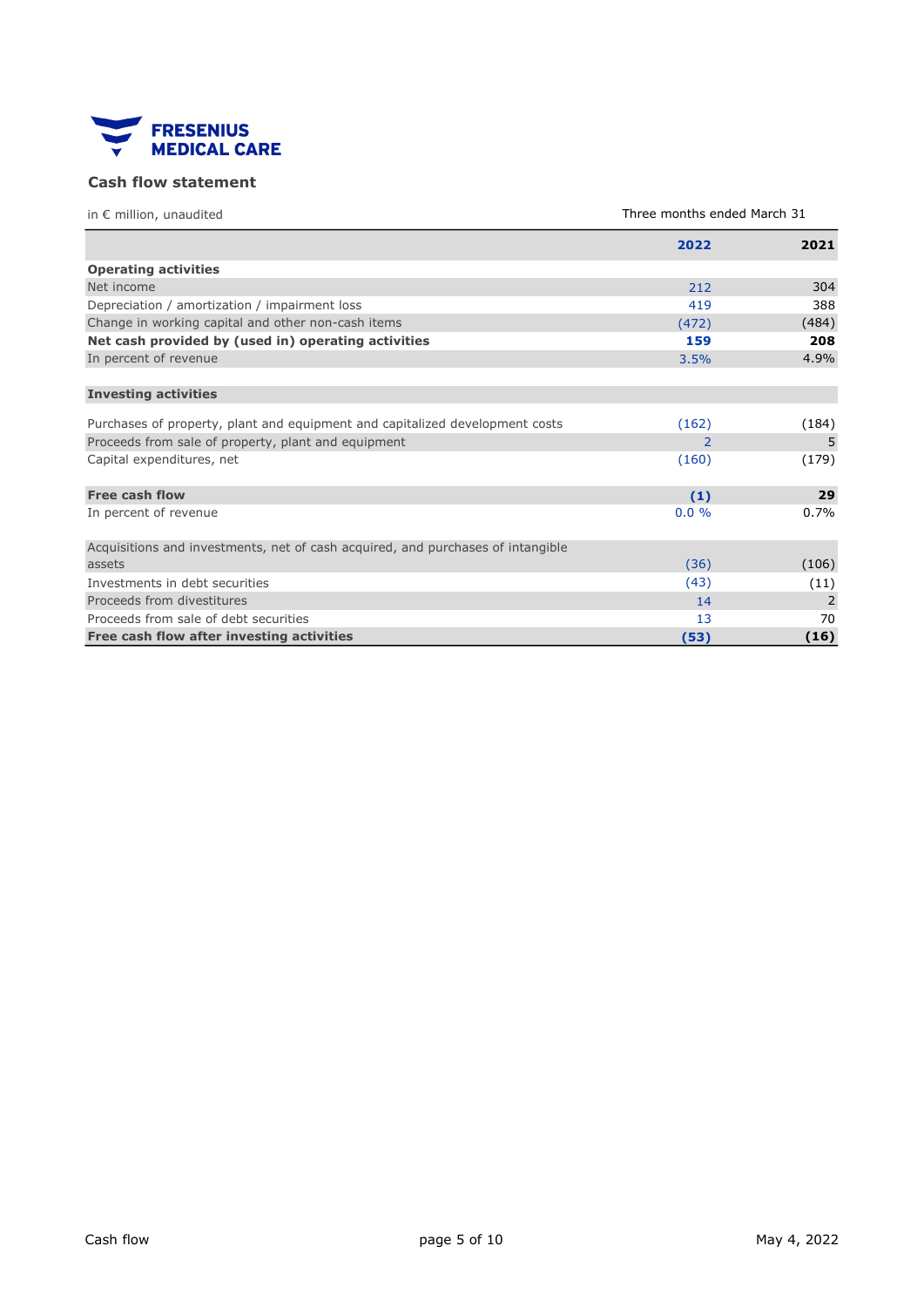<span id="page-5-0"></span>

### Revenue development

|                                  |       |                |         |        |         | Same                  |
|----------------------------------|-------|----------------|---------|--------|---------|-----------------------|
|                                  |       |                |         | Change | Organic | market<br>treatment   |
| in $\epsilon$ million, unaudited | 2022  | 2021           | Change  | at cc  | growth  | growth <sup>1</sup>   |
|                                  |       |                |         |        |         |                       |
| Three months ended March 31,     |       |                |         |        |         |                       |
| <b>Total revenue</b>             | 4,548 | 4,210          | 8.0%    | 2.7%   | 1.5%    |                       |
| <b>Health Care Services</b>      | 3,607 | 3,325          | 8.5%    | 2.6%   | 1.1%    | $-1.4%$               |
| <b>Health Care Products</b>      | 941   | 885            | 6.4%    | 3.3%   | 3.2%    |                       |
|                                  |       |                |         |        |         |                       |
| <b>North America</b>             | 3,171 | 2,899          | 9.4%    | 1.8%   | 0.3%    |                       |
| <b>Health Care Services</b>      | 2,889 | 2,643          | 9.3%    | 1.7%   | 0.0%    | $-2.1\%$ <sup>2</sup> |
| <b>Health Care Products</b>      | 282   | 256            | 10.3%   | 2.7%   | 2.7%    |                       |
|                                  |       |                |         |        |         |                       |
| <b>EMEA</b>                      | 674   | 670            | 0.7%    | 2.6%   | 2.0%    |                       |
| <b>Health Care Services</b>      | 344   | 332            | 3.6%    | 5.0%   | 4.2%    | $-0.8%$               |
| <b>Health Care Products</b>      | 330   | 338            | $-2.2%$ | 0.2%   | $-0.1%$ |                       |
|                                  |       |                |         |        |         |                       |
| <b>Asia-Pacific</b>              | 507   | 471            | 7.6%    | 4.1%   | 3.6%    |                       |
| <b>Health Care Services</b>      | 236   | 228            | 3.5%    | 2.2%   | 1.2%    | 1.6%                  |
| <b>Health Care Products</b>      | 271   | 243            | 11.5%   | 5.9%   | 5.9%    |                       |
|                                  |       |                |         |        |         |                       |
| <b>Latin America</b>             | 183   | 159            | 15.4%   | 15.3%  | 15.6%   |                       |
| <b>Health Care Services</b>      | 130   | 115            | 13.2%   | 15.1%  | 15.5%   | $-1.8%$               |
| <b>Health Care Products</b>      | 53    | 44             | 21.0%   | 15.9%  | 15.9%   |                       |
|                                  |       |                |         |        |         |                       |
| Corporate                        | 13    | 11             | 12.0%   | 7.5%   |         |                       |
| <b>Health Care Services</b>      | 8     | 7              | 11.2%   | 4.2%   |         |                       |
| <b>Health Care Products</b>      | 5     | $\overline{4}$ | 13.2%   | 13.1%  |         |                       |

 $1$  Same market treatment growth = organic growth less price effects

 $2$  U.S. (excl. Mexico), same market treatment growth North America: -2.0% for the three months ended March 31, 2022.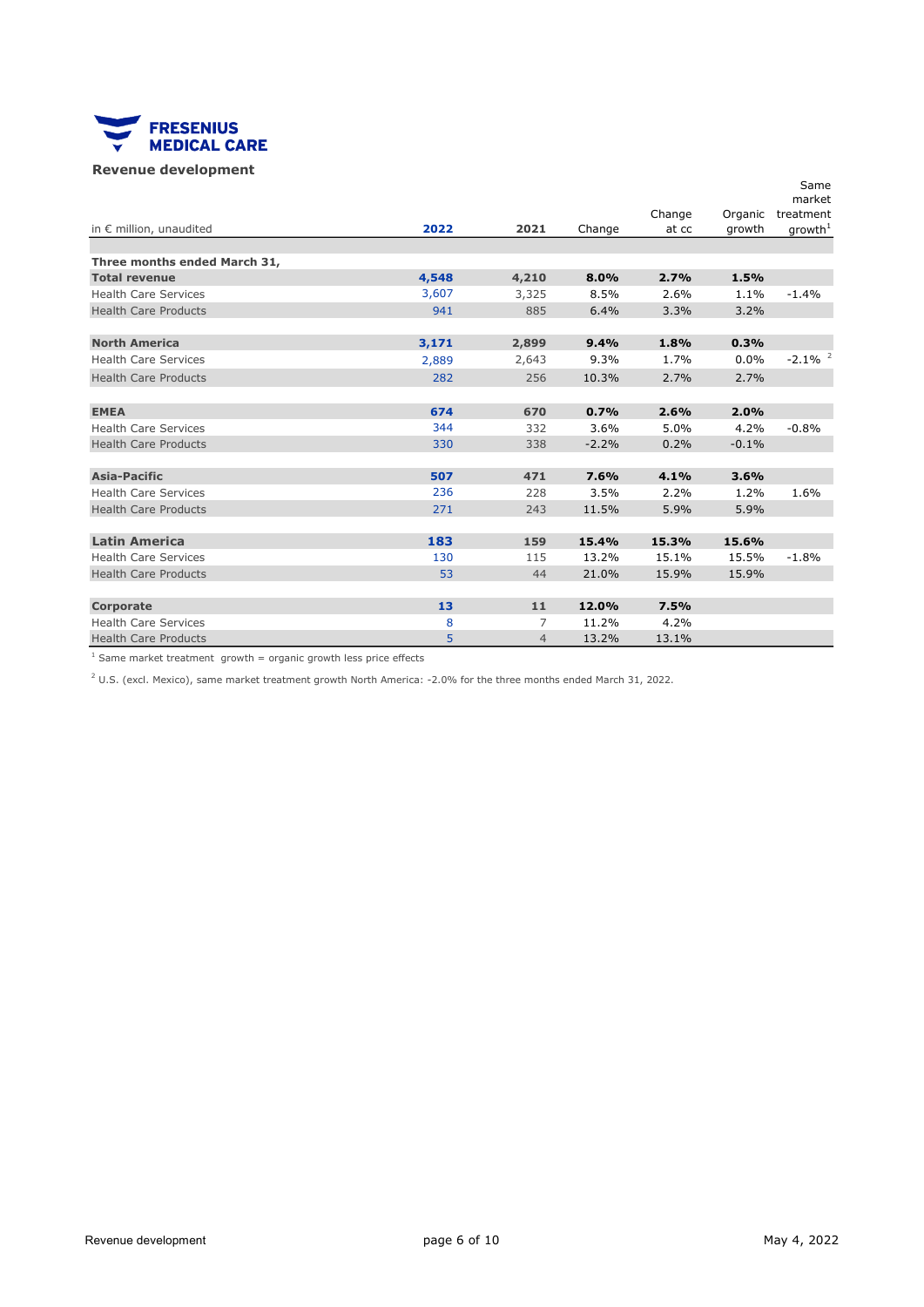<span id="page-6-0"></span>

# Key metrics Dialysis Care Services

| unaudited                   | Three months ended March 31, 2022 |                |          |                  |                  |                        |                  |
|-----------------------------|-----------------------------------|----------------|----------|------------------|------------------|------------------------|------------------|
|                             | <b>Clinics</b>                    | Growth<br>in % | De novos | <b>Patients</b>  | Growth<br>in $%$ | <b>Treatments</b>      | Growth<br>in $%$ |
| <b>Total</b>                | 4,153                             | $1\%$          | 9        | 343,493          | $0\%$            | 12,858,103             | $-1\%$           |
| North America               | 2,692                             | $1\%$          | 6        | 207,238          | $-1\%$           | 7,814,534              | $-1\%$           |
| <b>EMEA</b><br>Asia-Pacific | 819<br>393                        | $1\%$<br>$-2%$ |          | 65,973<br>33,523 | 2%<br>$1\%$      | 2,437,934<br>1,179,567 | $0\%$<br>$1\%$   |
| Latin America               | 249                               | $1\%$          |          | 36,759           | $0\%$            | 1,426,068              | $-3%$            |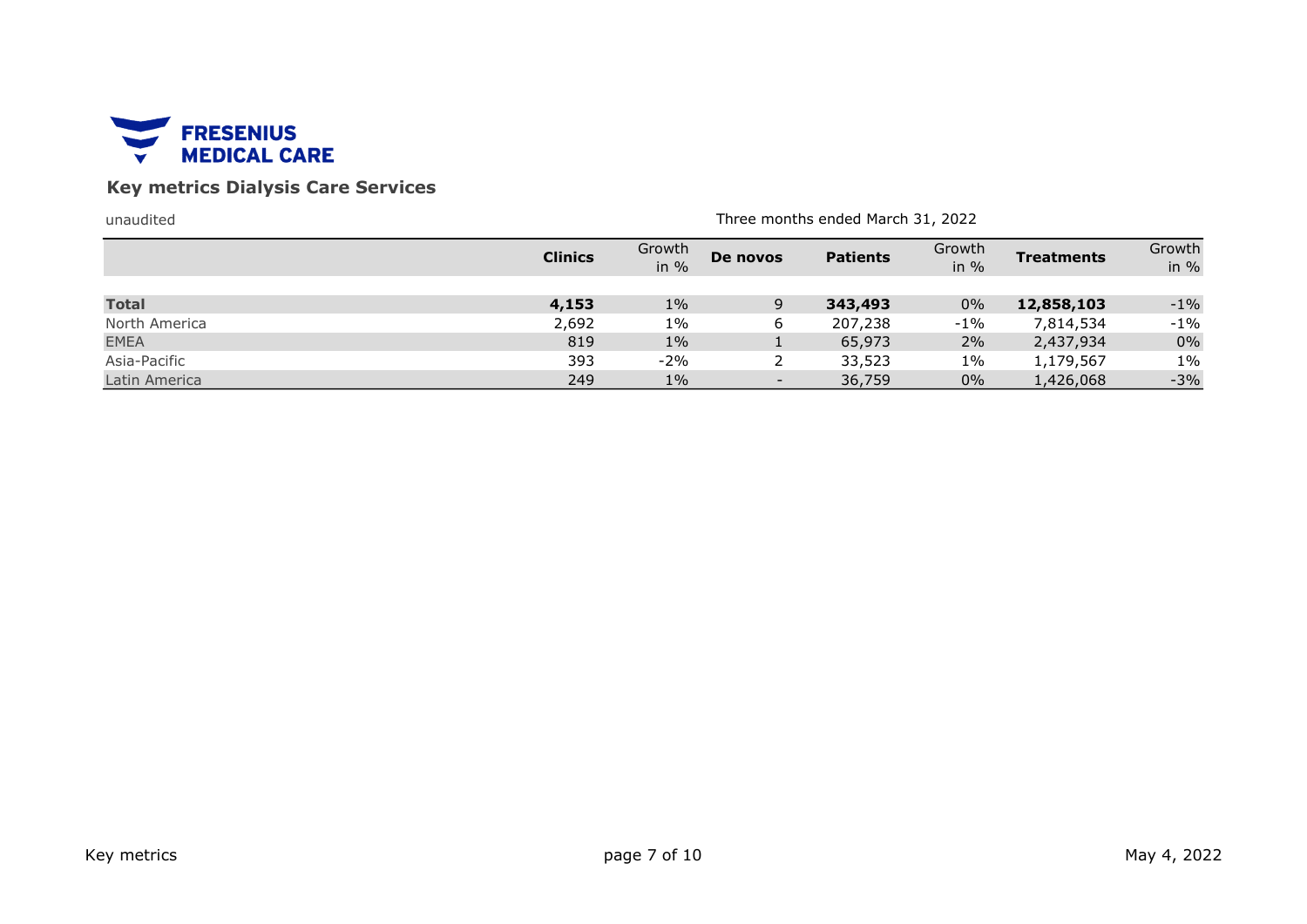<span id="page-7-0"></span>

# Quality data<sup>1</sup>

| in % of patients                             | <b>North America</b> |         | <b>EMEA</b>    |                 | <b>Latin America</b> |         | Asia-Pacific |         |
|----------------------------------------------|----------------------|---------|----------------|-----------------|----------------------|---------|--------------|---------|
|                                              | Q1 2022              | Q1 2021 |                | Q1 2022 Q1 2021 | Q1 2022              | Q1 2021 | Q1 2022      | Q1 2021 |
|                                              |                      |         |                |                 |                      |         |              |         |
| $Kt/V \geq 1.2$                              | 97                   | 97      | 93             | 93              | 92                   | 91      | 95           | 93      |
| Hemoglobin = $10-12$ g/dl                    | 70                   | 69      | 81             | 81              | 49                   | 48      | 52           | 50      |
| Calcium = $8.4 - 10.2$ mg/dl                 | 84                   | 81      | 79             | 78              | 74                   | 74      | 72           | 71      |
| Albumin $\geq$ 3.5 g/dl                      | 84                   | 80      | 89             | 90              | 90                   | 89      | 89           | 89      |
| Phosphate $\leq$ 5.5 mg/dl                   | 57                   | 58      | 78             | 79              | 77                   | 76      | 63           | 63      |
| Patients without catheter<br>(after 90 days) | 78                   | 79      | 76             | 77              | 77                   | 78      | 79           | 81      |
|                                              |                      |         |                |                 |                      |         |              |         |
| in days                                      |                      |         |                |                 |                      |         |              |         |
| Days in hospital per patient year            |                      |         |                |                 |                      |         |              |         |
| (global basis)                               | 10.7                 |         | 11.1 (Q1 2021) |                 |                      |         |              |         |

<sup>1</sup> Definitions cf. Annual Report 2021, Section "Non-Financial Group Report"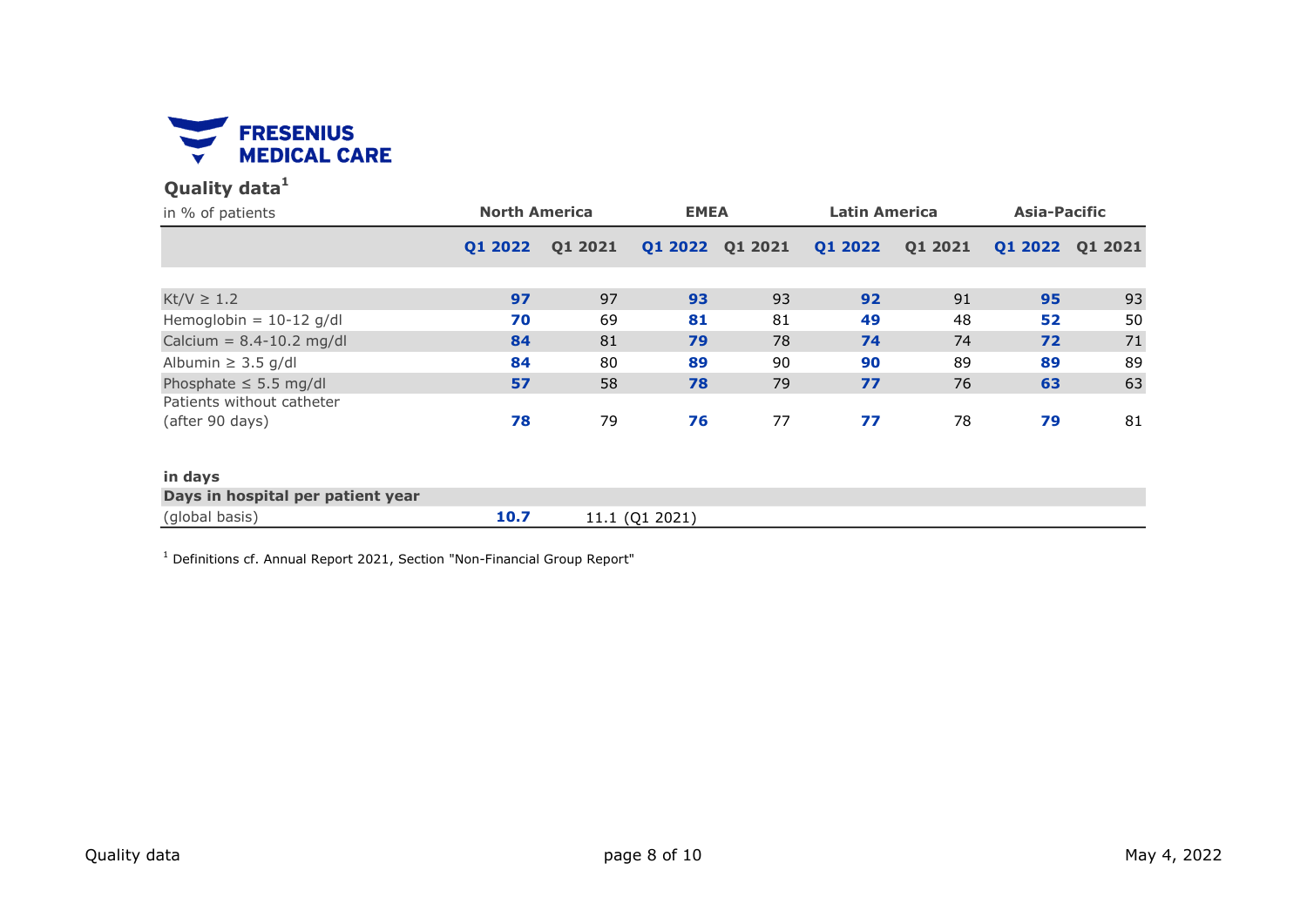<span id="page-8-0"></span>

Reconciliation of non-IFRS financial measures to the most directly comparable IFRS financial measures

|                                                      |                |                    |                          |                                               |                |                    |                                               | Results excl. special items |                 |
|------------------------------------------------------|----------------|--------------------|--------------------------|-----------------------------------------------|----------------|--------------------|-----------------------------------------------|-----------------------------|-----------------|
| in € million, except share data, unaudited           | <b>Results</b> | 2022 FME25 Program | Ukraine War <sup>1</sup> | <b>Results 2022</b><br>excl. special<br>items | <b>Results</b> | 2021 FME25 program | <b>Results 2021</b><br>excl. special<br>items | Change                      | Change<br>at cc |
|                                                      |                |                    |                          |                                               |                |                    |                                               |                             |                 |
| Three months ended March 31,<br><b>Total revenue</b> | 4,548          |                    |                          | 4,548                                         | 4,210          |                    | 4,210                                         | 8.0%                        | 2.7%            |
| <b>EBITDA</b>                                        | 767            | 28                 | 21                       | 816                                           | 862            | 3                  | 865                                           | $-5.7%$                     | $-10.1%$        |
| <b>Total operating income</b>                        | 348            | 33                 | 22                       | 403                                           | 474            | 3                  | 477                                           | $-15.4%$                    | $-19.0%$        |
| North America                                        | 304            | 13                 | $\overline{\phantom{a}}$ | 317                                           | 399            |                    | 399                                           | $-20.5%$                    | $-25.7%$        |
| <b>EMEA</b>                                          | 61             |                    | 22                       | 84                                            | 80             | $\sim$             | 80                                            | 4.8%                        | 10.2%           |
| Asia-Pacific                                         | 99             | $\sim$             |                          | 99                                            | 85             | $\sim$             | 85                                            | 15.9%                       | 14.1%           |
| Latin America                                        | 11             | $\sim$             | $\sim$                   | 11                                            |                | $\sim$             | $\overline{7}$                                | 67.7%                       | 50.8%           |
| Corporate                                            | (127)          | 19                 |                          | (108)                                         | (97)           | 3                  | (94)                                          | 14.7%                       | 12.5%           |
| Interest expense, net                                | 69             |                    |                          | 69                                            | 76             |                    | 76                                            | $-9.2%$                     | $-14.3%$        |
| Income tax expense                                   | 67             | 9                  | 3                        | 79                                            | 94             | 1                  | 95                                            | $-16.1%$                    | $-19.2%$        |
| Net income attributable to noncontrolling interests  | 55             |                    |                          | 55                                            | 55             |                    | 55                                            | $-1.7%$                     | $-8.4%$         |
| Net income <sup>2</sup>                              | 157            | 24                 | 19                       | 200                                           | 249            | $\mathbf{2}$       | 251                                           | $-20.1%$                    | $-22.7%$        |
| Basic earnings per share                             | €0.54          | €0.08              | €0.06                    | €0.68                                         | €0.85          | €0.01              | €0.86                                         | $-20.1%$                    | $-22.8%$        |

<sup>1</sup> Bad debt expense in Russia and Ukraine and accruals for certain risks associated with allowances on inventories related to the Ukraine War.

<sup>2</sup> Attributable to shareholders of FMC-AG & Co. KGaA